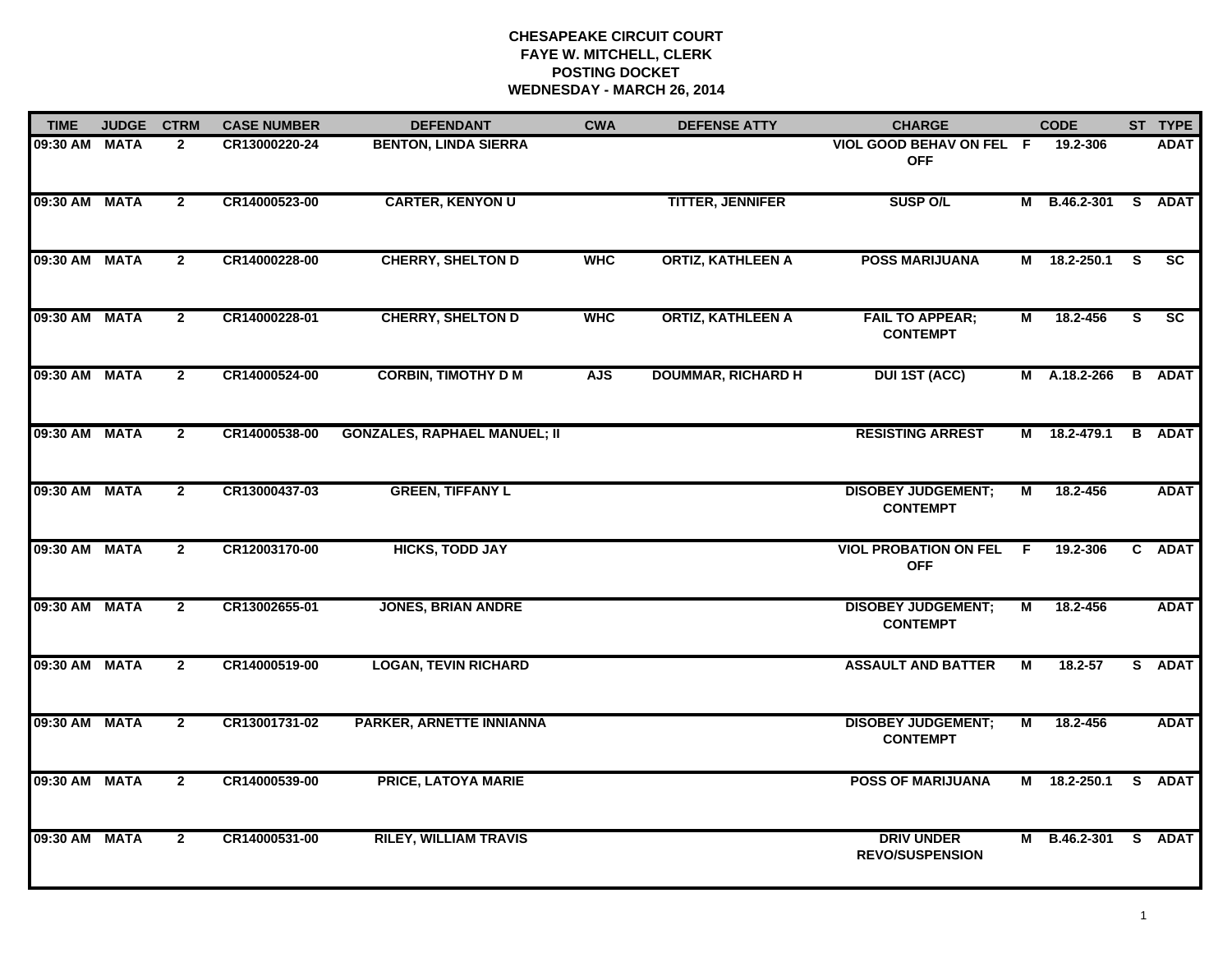# **CHESAPEAKE CIRCUIT COURT FAYE W. MITCHELL, CLERK POSTING DOCKET WEDNESDAY - MARCH 26, 2014**

| <b>TIME</b>   | <b>JUDGE</b> | <b>CTRM</b>    | <b>CASE NUMBER</b> | <b>DEFENDANT</b>                    | <b>CWA</b> | <b>DEFENSE ATTY</b>      | <b>CHARGE</b>                                       |   | <b>CODE</b>    |          | ST TYPE       |
|---------------|--------------|----------------|--------------------|-------------------------------------|------------|--------------------------|-----------------------------------------------------|---|----------------|----------|---------------|
| 09:30 AM      | <b>MATA</b>  | $\overline{2}$ | CR14000533-00      | <b>SCHMIDTKE, CHRISTIAN DOUGLAS</b> |            |                          | DUI, 1ST                                            |   | M A.18.2-266   |          | <b>B</b> ADAT |
| 09:30 AM MATA |              | $\mathbf{2}$   | CR14000533-01      | <b>SCHMIDTKE, CHRISTIAN DOUGLAS</b> |            |                          | <b>SUSP O/L</b>                                     |   | M B.46.2-301   |          | <b>B</b> ADAT |
| 09:30 AM      | <b>MATA</b>  | $\mathbf{2}$   | CR14000533-02      | <b>SCHMIDTKE, CHRISTIAN DOUGLAS</b> |            |                          | <b>REFUSED BLOOD/BREATH M</b><br><b>TEST</b>        |   | 18.2-268.3     |          | S ADAT        |
| 09:30 AM      | <b>MATA</b>  | $\mathbf{2}$   | CR14000520-00      | <b>SCOTT, CHARLOTTE</b>             |            | <b>JANKELL, PETER</b>    | <b>ASSAULT</b>                                      | М | $18.2 - 57$    |          | S ADAT        |
| 09:30 AM      | <b>MATA</b>  | $\mathbf{2}$   | CR14000534-00      | <b>SIMPSON, SHAUN TRAVON</b>        |            |                          | <b>CONTEMP: FTR WEEKENDS M</b>                      |   | 18.2-456       |          | <b>B</b> ADAT |
| 09:30 AM MATA |              | $\mathbf{2}$   | CR14000546-00      | <b>WASHINGTON, REGINALD</b>         | <b>SMK</b> | <b>MARLE, SIMON J</b>    | <b>ASSAULT &amp; BATTERY-</b><br><b>FAMILY</b>      | М | $18.2 - 57.2$  |          | <b>B</b> ADAT |
| 09:30 AM MATA |              | $\mathbf{2}$   | CR14000546-01      | <b>WASHINGTON, REGINALD</b>         | <b>SMK</b> | <b>MARLE, SIMON J</b>    | <b>STALKING: FEAR OF</b><br><b>DEATH/ASSLT</b>      | М | $18.2 - 60.3$  |          | <b>B</b> ADAT |
| 09:30 AM      | <b>MATA</b>  | $\overline{2}$ | CR14000546-02      | <b>WASHINGTON, REGINALD</b>         | <b>SMK</b> | <b>MARLE, SIMON J</b>    | <b>PROTECTIVE ORDER:</b><br><b>VIOLATION</b>        |   | M 16.1-253.2   |          | <b>B</b> ADAT |
| 09:30 AM MATA |              | $\mathbf{2}$   | CR14000546-03      | <b>WASHINGTON, REGINALD</b>         | <b>SMK</b> | <b>MARLE, SIMON J</b>    | <b>STALKING: FEAR OF</b><br><b>DEATH/ASSLT</b>      | М | 18.2-60.3      |          | <b>B</b> ADAT |
| 09:30 AM MATA |              | $\mathbf{2}$   | CR14000546-04      | <b>WASHINGTON, REGINALD</b>         | <b>SMK</b> | <b>MARLE, SIMON J</b>    | <b>PROTECTIVE ORDER:</b><br><b>VIOLATION</b>        |   | M 16.1-253.2   |          | <b>B</b> ADAT |
| 09:30 AM MATA |              | $\mathbf{2}$   | CR14000536-00      | <b>WHITEHEAD, WILLIE GYRONE</b>     |            | <b>MASON, SHARON</b>     | <b>DRIVE AFTER FORFEIT</b><br><b>LICENSE</b>        | М | 18.2-272       |          | <b>B</b> ADAT |
| 09:30 AM MATA |              | $\mathbf{2}$   | CR14000545-00      | <b>WILSON, ATLAND JOSHUA</b>        |            | <b>Martin, Terence P</b> | <b>ASSAULT &amp; BATTERY-FAM M</b><br><b>MEMBER</b> |   | $18.2 - 57.2$  | B        | <b>ADAT</b>   |
| 11:00 AM      | <b>MATA</b>  | $\overline{5}$ | CR00000310-00      | <b>ELLIS, CHRISTOPHER JACKIE</b>    | <b>CPO</b> | P HEDGES                 | <b>UNAUTH USE/AUTO</b>                              |   | $F$ A.18.2-102 | <b>C</b> | RE            |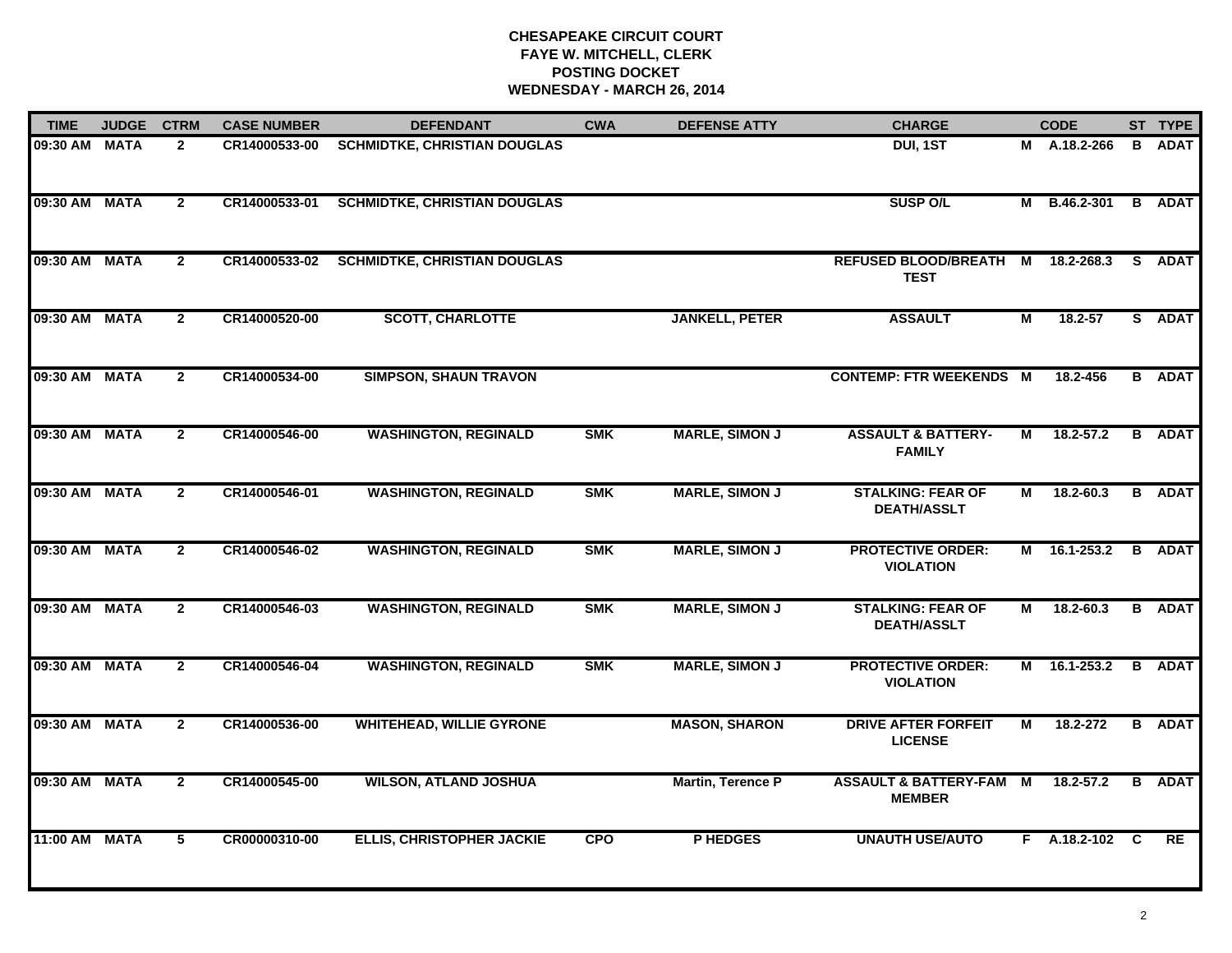# **CHESAPEAKE CIRCUIT COURT FAYE W. MITCHELL, CLERK POSTING DOCKET WEDNESDAY - MARCH 26, 2014**

| <b>TIME</b> | <b>JUDGE</b> | <b>CTRM</b> | <b>CASE NUMBER</b> | <b>DEFENDANT</b>                 | <b>CWA</b>  | <b>DEFENSE ATTY</b>         | <b>CHARGE</b>              |    | <b>CODE</b> | <b>ST</b> | <b>TYPE</b>     |
|-------------|--------------|-------------|--------------------|----------------------------------|-------------|-----------------------------|----------------------------|----|-------------|-----------|-----------------|
| 11:00 AM    | <b>MATA</b>  | 5.          | CR00A00310-00      | <b>ELLIS, CHRISTOPHER JACKIE</b> | <b>NONE</b> | <b>RICHARD L. BUYRN</b>     | <b>PROBATION VIOLATION</b> | F. | 19.2-306    | C.        | CC              |
| 11:00 AM    | <b>MATA</b>  | 5           | CR00A00310-01      | <b>ELLIS, CHRISTOPHER JACKIE</b> | <b>NONE</b> | <b>MEGGAN B. SULLIVAN</b>   | <b>PROBATION VIOLATION</b> | F. | 19.2-306    | C.        | CC              |
| 11:00 AM    | <b>MATA</b>  | 5           | CR00003607-00      | <b>WHITLEY, GREGORY BRYAN</b>    | <b>NONE</b> | <b>SPENCER, JOANNE</b>      | <b>INDECENT LIBERTIES</b>  | F. | 18.2-370.1  | B         | CC              |
| 11:00 AM    | <b>MATA</b>  | 5           | CR00A03607-00      | <b>WHITLEY, GREGORY BRYAN</b>    | <b>NONE</b> | <b>KENNETH REVELEY</b>      | <b>PROBATION VIOLATION</b> | F  | 19.2-306    | C         | CC              |
| 11:00 AM    | <b>MATA</b>  | 5           | CR00A03607-01      | <b>WHITLEY, GREGORY BRYAN</b>    | <b>NONE</b> | <b>CHERYL FOOTMAN-BANKS</b> | <b>PROBATION VIOLATION</b> | E  | 19.2-306    | C         | CC              |
| 11:00 AM    | <b>MATA</b>  | 5           | CR00A03607-02      | <b>WHITLEY, GREGORY BRYAN</b>    | <b>NONE</b> | H. K. REVELEY, JR           | <b>PROBATION VIOLATION</b> | F  | 19.2-306    | C         | $\overline{cc}$ |
| 11:00 AM    | <b>MATA</b>  | 5.          | CR00A03607-03      | <b>WHITLEY, GREGORY BRYAN</b>    | <b>NONE</b> | <b>BARTLEY WINN, II</b>     | <b>PROBATION VIOLATION</b> | F  | 19.2-306    | C         | <b>CC</b>       |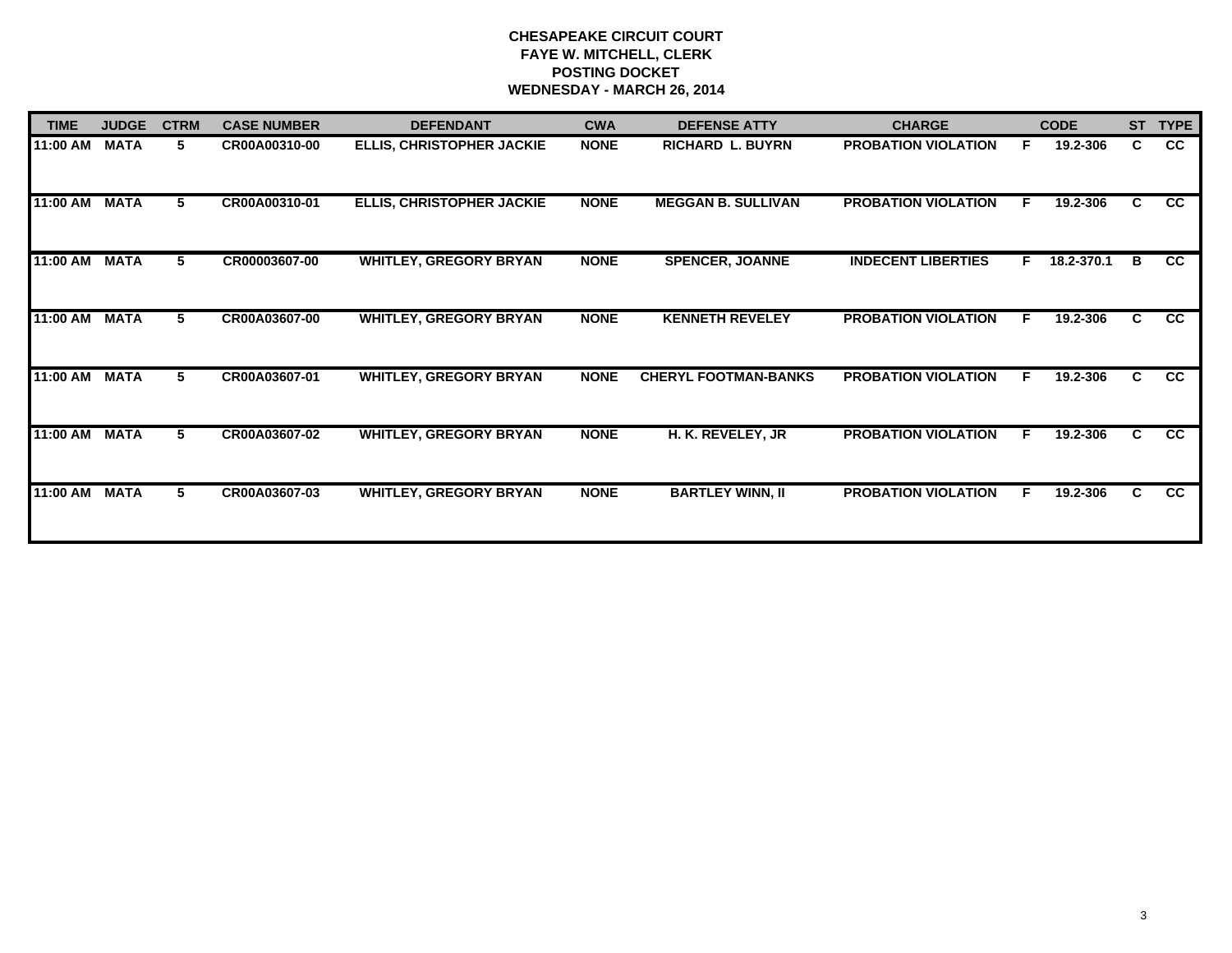### CHESAPEAKE CIRCUIT COURT CIVIL MOTIONSWEDNESDAY, MARCH 26, 2014

| Hearing<br><b>Time</b> | Judge      | Court<br>Room | Case #        | <b>Plaintiff</b>            | <b>Defendant</b>        | <b>Plaintiff Attorney</b> | <b>Defendant Attorney</b> | <b>Motion</b>                     | <b>Duration</b> |
|------------------------|------------|---------------|---------------|-----------------------------|-------------------------|---------------------------|---------------------------|-----------------------------------|-----------------|
| 09:00 AM JWB           |            | 3             | CL09000138-00 | MCAVOY, SHARON A            | MCAVOY, BRIAN EDWARD    | CHIUSANO, PETER V         | ROOF, TIMOTHY W           | Final Decree of<br><b>Divorce</b> | 15 Min.         |
| 09:00 AM               | <b>JWB</b> | 3             | CL10002836-00 | GARDNER, ANDREA DEANNE      | GARDNER, JEFFREY VICTOR | SARTWELL, P TODD          | SAGEDY, DEBORAH C         | Post Trial Motion                 | 1 Hour          |
| 09:00 AM JWB           |            | 3             | CL10002836-01 | GARDNER, ANDREA DEANNE      | GARDNER, JEFFREY VICTOR |                           | SAGEDY, DEBRAH C          | <b>Show Cause</b>                 | N/A             |
| 09:00 AM               | <b>JWB</b> | 3             | CL12001453-00 | <b>WELLS FARGO BANK N A</b> | *HAYES, ARCHIE          | KEMP, HELEN LEWIS         |                           | <b>Present Order</b>              | 15 Min.         |
| 09:00 AM JWB           |            | 3             | CL13001155-00 | THIEDE, TAMRA LYNN          | THIEDE, CRAIG DEWAYNE   | JANKELL, PETER J          | MELTON, JAMES             | Show Cause                        | 1 Hour          |
| 09:00 AM               | <b>JWB</b> | 3             | CL13001547-00 | BROWN, AMANDA ELLEN LAKE    | BROWN, JEFFREY ADAM     | SADLER, HENRY L; III      | MACDONALD, ROBERT         | Pendente Lite                     | 30 Min.         |
| 09:00 AM JWB           |            | 3             | CL13002160-00 | ROBERTS, SHANNON            | ROBERTS, BENJAMIN       | ZEIGLER, BRANDON H        |                           | Motion (Other)                    | 30 Min.         |
| 09:00 AM JWB           |            | 3             | CL13002499-00 | WORLDS, DERRICK L; SR       | WORLDS, STEPHANIE       | PRO SE                    |                           | Final Decree of<br>Divorce        | 15 Min.         |
| 09:00 AM               | <b>JWB</b> | 3             | CL13002737-00 | *JPMORGAN CHASE BANK N A    | *WORSLEY, NANCY ANN     | BUYRN, WILLIAM E          |                           | Default Judgment                  | 15 Min.         |
| 09:00 AM JWB           |            | 3             | CL13002912-00 | THOMPSON, SARAH D           | THOMPSON, JEREMY L      | ROGERS, MANDY M           | ROWLANDS, BRENT L         | Pendente Lite                     | 45 Min.         |
| 09:00 AM JWB           |            | 3             | CL13002912-00 | THOMPSON, SARAH D           | THOMPSON, JEREMY L      | ROGERS, MANDY M           | ROWLANDS, BRENT L         | Motion (Other)                    | 15 Min.         |
| 09:00 AM JWB           |            | 3             | CL14000165-00 | SHORELINE MEDICAL LLC       | *DAVIS DRUG INC         | <b>BOONE, TAYLOR D</b>    |                           | <b>Present Order</b>              | 15 Min.         |
| 09:00 AM JWB           |            | 3             | CL14000198-00 | VANROY, ROBERT C            | MCWHORTER, RAVEN        | PETTREY, KEVIN R          | ALLGOOD, JAMIE L          | Pendente Lite                     | 30 Min.         |
| 09:00 AM JWB           |            | 3             | CL14000338-00 | PEEDIN, HARDY FREDDY; JR    | PEEDIN, CATHERINE ERIN  | PASS, STEPHANIE P         |                           | Motion (Other)                    | 30 Min.         |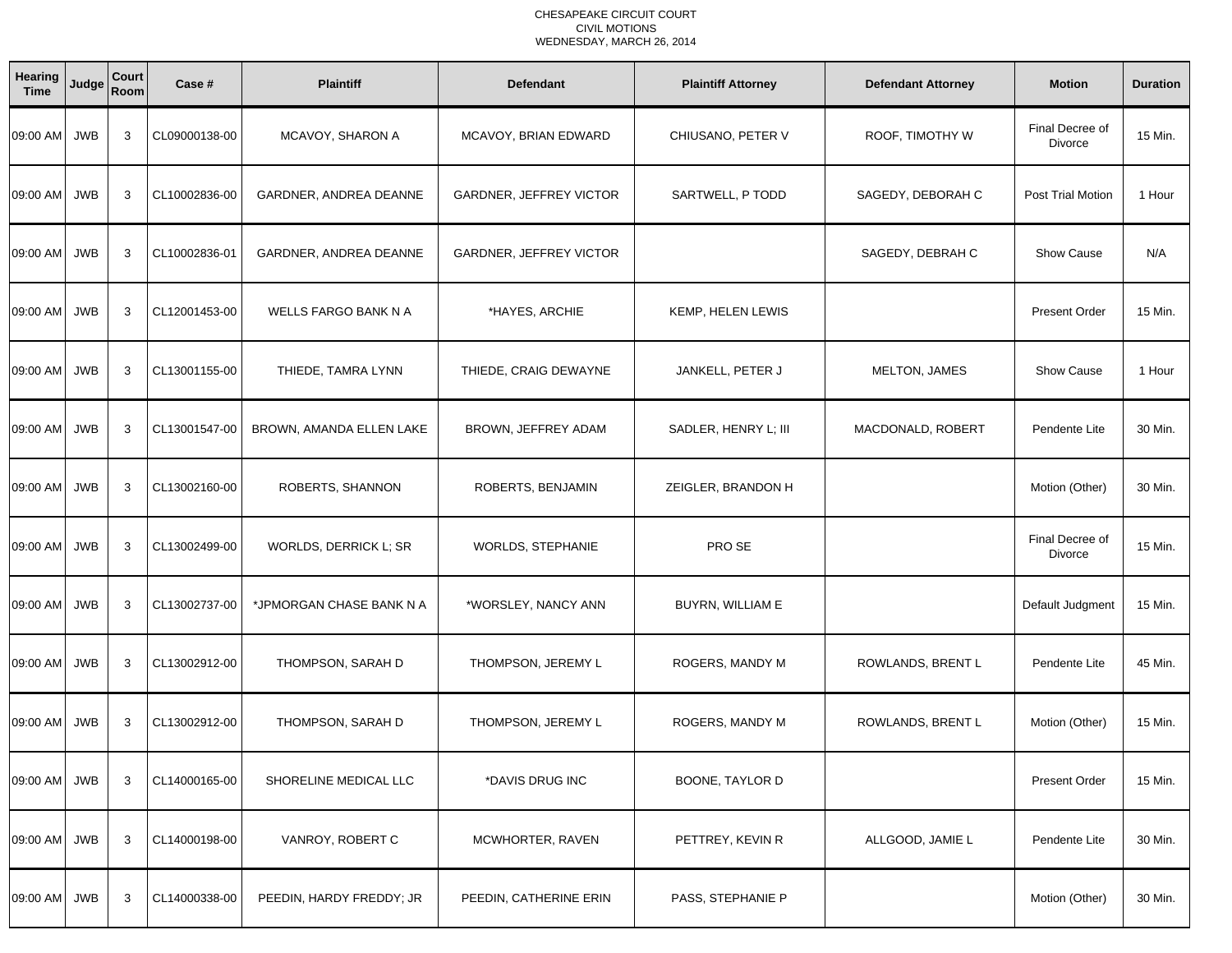### CHESAPEAKE CIRCUIT COURT CIVIL MOTIONSWEDNESDAY, MARCH 26, 2014

| <b>Hearing</b><br><b>Time</b> | Judge      | Court<br>Room | Case #        | <b>Plaintiff</b>                                      | <b>Defendant</b>                              | <b>Plaintiff Attorney</b> | <b>Defendant Attorney</b> | <b>Motion</b>              | <b>Duration</b> |
|-------------------------------|------------|---------------|---------------|-------------------------------------------------------|-----------------------------------------------|---------------------------|---------------------------|----------------------------|-----------------|
| 09:00 AM                      | JWB        | 3             | CL14000364-00 | CROLEY, ALBA                                          | CROLEY, STEPHEN                               | PETERSON, JENNIFER E      | MORRISON, W WARE          | Pendente Lite              | 1 Hour          |
| 09:00 AM                      | JWB        | 3             | CL14000592-00 | BOSWELL-MCCLURE, DANIEL<br><b>JAMES</b>               | <b>CELEBRATE RITES OF</b><br><b>MATRIMONY</b> |                           |                           | <b>Present Order</b>       | 15 Min.         |
| 10:00 AM MATA                 |            | 5             | CL14000134-00 | COMMONWEALTH OF VIRGINIA                              | *WELLS, DEMARCO A                             | IOTTI, MELISSA S          |                           | Forfeiture of Funds        | N/A             |
| 10:00 AM MATA                 |            | 5             | CL14000152-00 | COMMONWEALTH OF VIRGINIA                              | *MORGAN, JONTE R                              | OXENHAM, CARA P           |                           | <b>Forfeiture of Funds</b> | N/A             |
| 10:00 AM MATA                 |            | 5             | CL14000156-00 | COMMONWEALTH OF VIRGINIA                              | *WALTON, KAVON L                              | OXENHAM, CARA P           |                           | Forfeiture of Funds        | N/A             |
| 10:00 AM MATA                 |            | 5             | CL14000163-00 | COMMONWEALTH OF VIRGINIA                              | *HARRELL, NICHOLE M                           | OXENHAM, CARA P           |                           | Forfeiture of Funds        | N/A             |
| 10:00 AM MATA                 |            | 5             | CL14000183-00 | COMMONWEALTH OF VIRGINIA                              | *HARRELL, CLARENCE D                          | OXENHAM, CARA P           | KORSLUND, ERIC            | <b>Forfeiture of Funds</b> | N/A             |
| 11:00 AM MATA                 |            | 5             | CRIM          | RESTITUTION PAYMENT DOCKET RESTITUTION PAYMENT DOCKET |                                               |                           |                           |                            |                 |
| 09:00 AM                      | <b>RDS</b> | 6             | CA13-29       | IN RE: ADOPTION                                       | IN RE: ADOPTION                               | COMMANDER, MARY           |                           | Hearing                    | 30 Min.         |
| 09:00 AM                      | <b>RDS</b> | 6             | CJ13-39       | IN RE: JUVENILE APPEAL                                | IN RE: JUVENILE APPEAL                        | SHAMES, STEVEN F          |                           | <b>Present Order</b>       | 15 Min.         |
| 09:00 AM                      | <b>RDS</b> | 6             | CH91029784-00 | CITY OF CHESAPEAKE                                    | ABRAMSON, NEIL                                | <b>CITY ATTORNEY</b>      |                           | Post Trial Motion          | N/A             |
| 09:00 AM RDS                  |            | 6             | CL11002578-00 | COOKE, SARAH MICHELLE                                 | COOKE, TRAVIS WINDSOR                         | HAMEL, MATTHEW R          | LAINE, HERBERT W          | Final Decree of<br>Divorce | 15 Min.         |
| 09:00 AM                      | <b>RDS</b> | 6             | CL11002874-00 | SIVILS, ALLAN TRENT; II                               | SIVILS, RENEE DAWN                            | SCEVIOUR, TIMOTHY P       | Sprinkle, J. Wayne        | Motion (Other)             | 30 Min.         |
| 09:00 AM RDS                  |            | 6             | CL12000120-00 | <b>BROOKS, MARIE E</b>                                | BROOKS, BILLEY E; SR                          | SHAMES, STEVEN F          | LAINE, HERBERT W          | Post Trial Motion          | 30 Min.         |